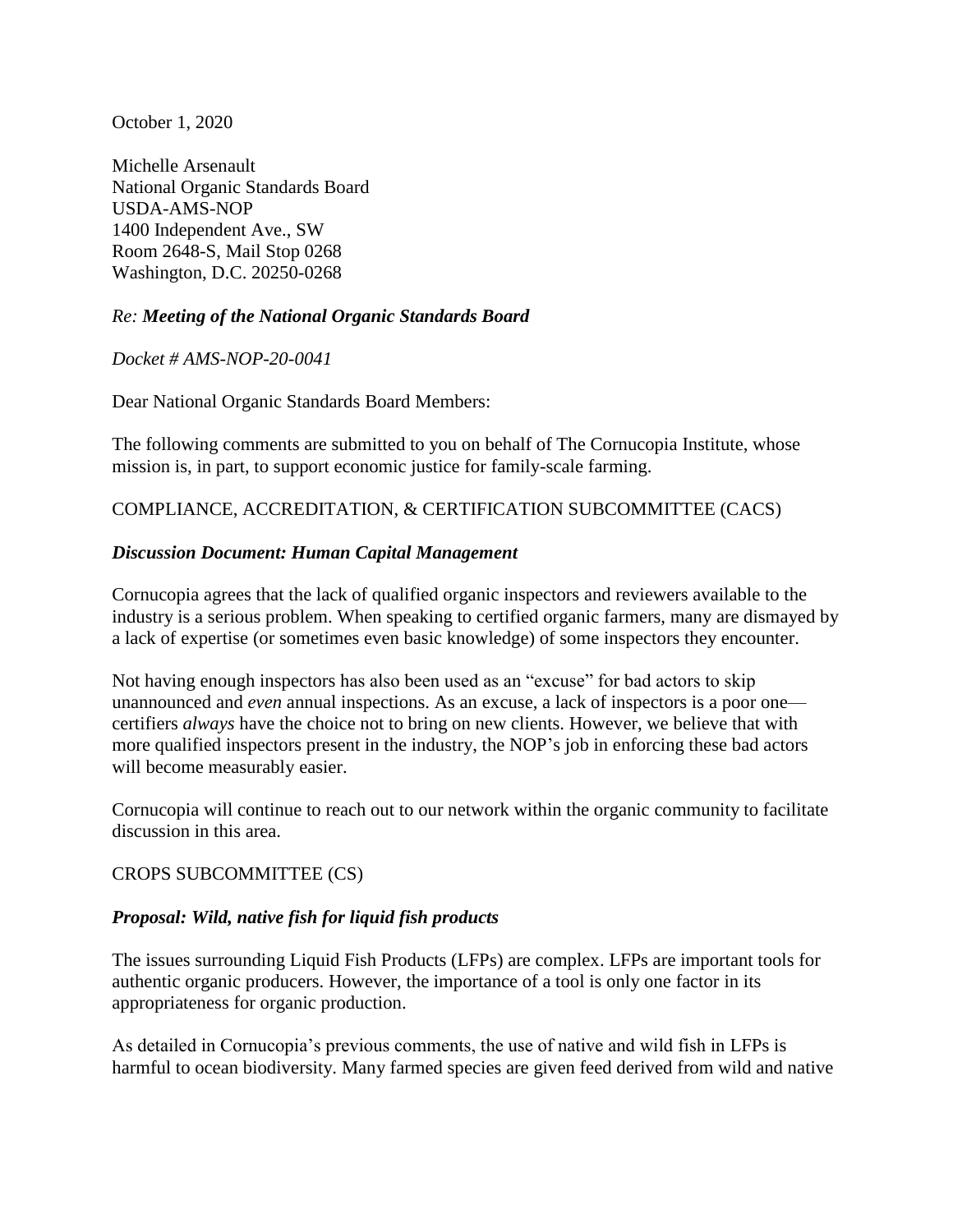fish. This means that even if a product is derived from farmed fish it could very likely have a deleterious impact on wild fisheries.

The definition of "organic production" in the organic regulations requires that the production system "...foster cycling of resources, promote ecological balance, and conserve biodiversity."<sup>1</sup> The preamble to the final rule establishing the NOP, further explained this definition: "[t]he use of 'conserve' [in the definition of organic production] establishes that the producer must initiate practices to support biodiversity and avoid, to the extent practicable, *any activities* that would diminish it." [Emphasis added.] Finally, The NOP's 5020 Guidance on Natural Resources and Biodiversity clarifies the importance of conservation in organic systems, stating "[t]he conservation of natural resources and biodiversity is a primary tenet of organic production."

The use of the broad words "any activities" and the text, along with requirements that producers commit to biodiversity conservation practices in their organic system plan, show that token nods to *maintaining* biodiversity on-farm are not enough. Instead, it's clear that organic production is meant to protect biodiversity to the extent possible.

Allowing off-farm inputs derived from wild or native fish—especially when fisheries are under threat across the globe—runs counter to all these foundational requirements of organic production.

While Cornucopia supports either an annotation or addition to section 205.602 to prohibit the use of wild, native fish harvested solely for the manufacture of fertilizer, the annotation should be stricter to better protect biodiversity. Instead, the annotation could require that LFPs be derived from *byproduct* of fish whose primary purpose was something other than use as a farm input. At the very least this change would account for some of the concerns that LFPs would incentivize biodiversity loss. Cornucopia also suggests that the annotation include a requirement that LFPs be sourced from farms that are sustainable, in that they do not cause negative impacts on native or wild fisheries, or the surrounding environment.

Despite these recommendations, Cornucopia also recognizes an inherent problem tied to restricting sourcing for LFPs: *enforceability*. As with other inputs, it will be difficult to tell where and how a product is sourced once it is in fertilizer form. While this problem is highlighted by the debate surrounding LFPs, it is an inherent problem for many off-farm inputs. The risk of fraud is high, though that fraud would be perpetuated by manufacturers rather than organic producers.

Despite these concerns of enforceability, changing the annotation or definition *now* has value in that it gives manufactures notice of what is and isn't allowed. Though we urge the NOP to provide guidance on how the sourcing on products should be tracked, enforcement may become easier in the future as technologies expand. In any case, waiting to change or add to regulatory language is not the answer the enforceability concerns. Creating an annotation or adding relevant

 $\overline{a}$ 

 $17$  CFR § 205.2. Organic production. A production system that is managed in accordance with the Act and regulations in this part to respond to site-specific conditions by integrating cultural, biological, and mechanical practices that foster cycling of resources, promote ecological balance, *and conserve biodiversity*.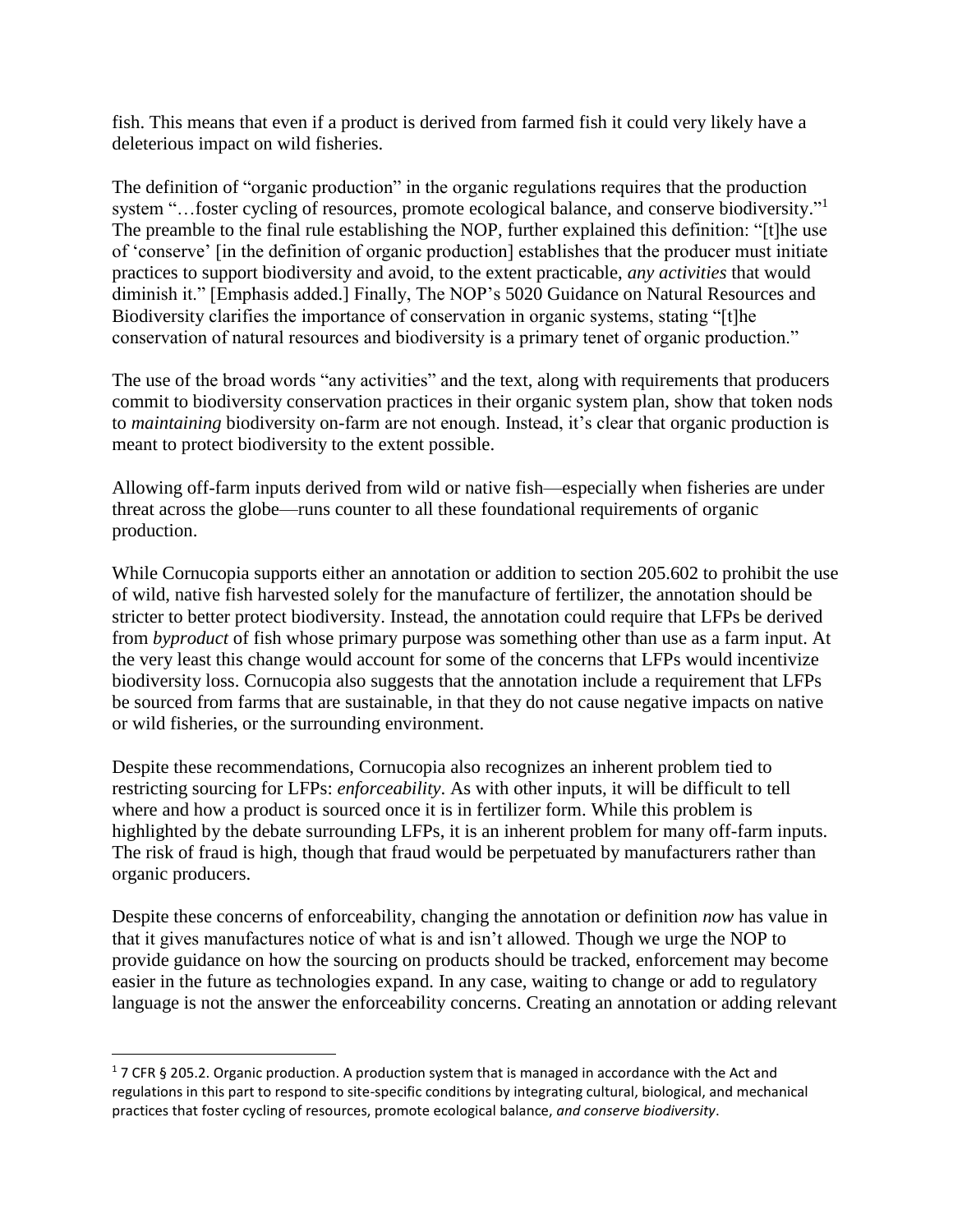text to section 205.602 to prohibit the use of irresponsibly-sourced LFPs is a responsible first step.

Related to this issue, Cornucopia also supports and encourages research that would investigate how soil fertility and cycling of resources can be done on-farm *without* the routine application of off-farm inputs. Organic production has become reductive, and allowing inputs without looking at the broader picture adds to this problem of oversimplifying complex ecological systems. To promote ecological balance and conserve biodiversity, it is necessary to consider global factors such as loss of biodiversity and climate change, *as well as* local and regional variation.

## *Proposal: Sodium carbonate lignin –petitioned*

Cornucopia opposes the listing of sodium carbonate lignin because it is incompatible with organic production and not "essential" to organic production.

The National List is a "restricted toolbox" for organic farmers and handlers. Substances on the National List can only be used when mechanical, cultural, and biological controls are insufficient to control pests, weeds, and disease.

Under requirements for how petitioned substances must be evaluated for listing, sodium carbonate lignin does not meet the bar (see § 6518(m) of OFPA and 7 CFR. § 205.600(b)).

# *Discussion Document: Ammonia Extract –petitioned*

Cornucopia is in agreement with Beyond Pesticides' comments, opposing any use of ammonia extracts in organic production due to incompatibility with organic production.

Whether synthetic or non-synthetic, ammonia extracts are incompatible with organic production because they cause harm to the soil and do not "foster soil fertility, primarily through the management of the organic content of the soil through proper tillage, crop rotation, and manuring…" as OFPA requires (7 USC § 6513).

Cornucopia recommends listing non-synthetic ammonia extracts on §205.602. Synthetic ammonia extracts are already prohibited (due to being synthetic), and Cornucopia asks that they not be listed on §205.601 as an allowed synthetic for the same reasoning.

## *Discussion Document: Biodegradable biobased mulch annotation change*

Cornucopia *does not support an annotation change* to loosen restrictions on bioplastic film. As stated in previous comments, Cornucopia urges the NOSB and the NOP to use the *precautionary principle* with all forms of biodegradable biobased mulch films (BBMF).

BBMF technology has only been in the marketplace for a short time. We do not know with certainty how the soil microbiome, watersheds, or other biological systems will be impacted by their use. What we do know about the impacts of BBMF is concerning, especially with respect to microplastics in the environment.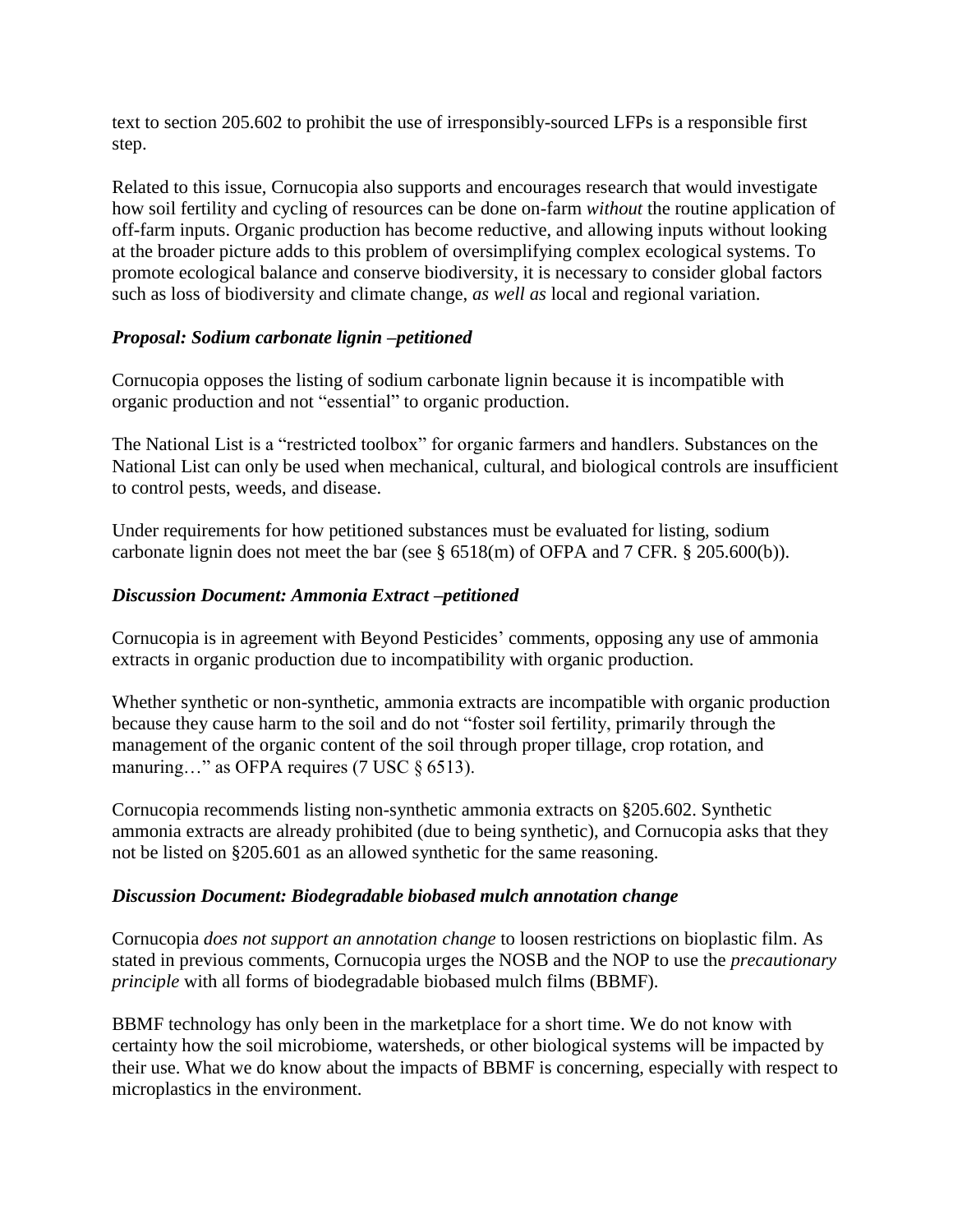As noted by the subcommittee, the supplemental TR was inconclusive, since research on these materials is currently limited. Without this data we cannot conclude that biodegradable biobased mulch films are appropriate for organic production. Further study needs to be done on whether BBMF produce microplastics (current evidence suggests these mulches do not degrade entirely, leading to terrestrial microplastic problems). Impacts from microplastic pollution on terrestrial organisms are increasingly documented, and the risk of runoff into surface or coastal waters remains a concern**.**

Microplastics are shown to be a trigger of combined physical or chemical-like effects in organisms, and can accumulate in terrestrial and continental food webs at levels similar to or higher than in marine counterparts.<sup>2</sup> Other scientific evidence (summarized in the cited articles) is disturbing, and shows that plastic mulches may be of particular concern. Combined effects of microplastic have consequences on water cycling, ecosystem functioning, soil microbial biodiversity, and microbiome.<sup>3</sup> Plastics of all kinds are known for leaching as they degrade. Of particular concern when plastics break down is the potential for endocrine disrupting compounds to be released.<sup>4</sup> Endocrine disruption compounds are proven to have wide-ranging negative effects on vertebrates and some invertebrate species. Microplastic particles have also been found to decrease reproduction in some terrestrial worms.<sup>5</sup>

Plastic mulches like those in the current discussion, packaging, and sewage sludge are three major sources of soil microplastics.<sup>6</sup> Because microplastics may pose a threat to soil fertility, food security, and human health, BBMFs are incompatible with organic production and *will likely remain incompatible in the future*.

Ultimately, the use of plastics as production aids in organic production should be limited.

## *2022 Crops Sunset Reviews: §205.601 & §205.602*

#### *Aquatic plant extracts*

 $\overline{a}$ 

[https://onlinelibrary.wiley.com/doi/full/10.1111/gcb.14020#:~:text=In%20fact%2C%20microplastic%20bioaccumu](https://onlinelibrary.wiley.com/doi/full/10.1111/gcb.14020#:~:text=In%20fact%2C%20microplastic%20bioaccumulation%20might,Schmid%20%26%20Stoeger%2C%202016) [lation%20might,Schmid%20%26%20Stoeger%2C%202016\)](https://onlinelibrary.wiley.com/doi/full/10.1111/gcb.14020#:~:text=In%20fact%2C%20microplastic%20bioaccumulation%20might,Schmid%20%26%20Stoeger%2C%202016)

<https://www.sciencedirect.com/science/article/abs/pii/S026974911931485X>

<sup>&</sup>lt;sup>2</sup> Anderson Abel de Souza, Machado Werner Kloas, Christiane Zarfl, Stefan Hempel, and Matthias C. Rillig. December 15, 2017. "Microplastics as an emerging threat to terrestrial ecosystems." Glob Change Biol., 24: 1405– 1416. https://doi.org/10.1111/gcb.14020.

[https://onlinelibrary.wiley.com/doi/full/10.1111/gcb.14020#:~:text=In%20fact%2C%20microplastic%20bioaccumu](https://onlinelibrary.wiley.com/doi/full/10.1111/gcb.14020#:~:text=In%20fact%2C%20microplastic%20bioaccumulation%20might,Schmid%20%26%20Stoeger%2C%202016) [lation%20might,Schmid%20%26%20Stoeger%2C%202016\)](https://onlinelibrary.wiley.com/doi/full/10.1111/gcb.14020#:~:text=In%20fact%2C%20microplastic%20bioaccumulation%20might,Schmid%20%26%20Stoeger%2C%202016)

 $3$  Id.

<sup>4</sup> Anderson Abel de Souza, Machado Werner Kloas, Christiane Zarfl , Stefan Hempel, and Matthias C. Rillig. December 15, 2017. "Microplastics as an emerging threat to terrestrial ecosystems." Glob Change Biol., 24: 1405– 1416. [https://doi.org/10.1111/gcb.14020.](https://doi.org/10.1111/gcb.14020)

<sup>&</sup>lt;sup>5</sup> Lahive E, et al. December, 2019. "Microplastic particles reduce reproduction in the terrestrial worm Enchytraeus crypticus in a soil exposure." Environmental Pollution, 255(2): 113174.

 $6$  Wang J, et al. November 15, 2019. "Microplastics as contaminants in the soil environment: A mini-review." Science of The Total Environment, 691: 848-857.

<https://www.sciencedirect.com/science/article/abs/pii/S0048969719333236>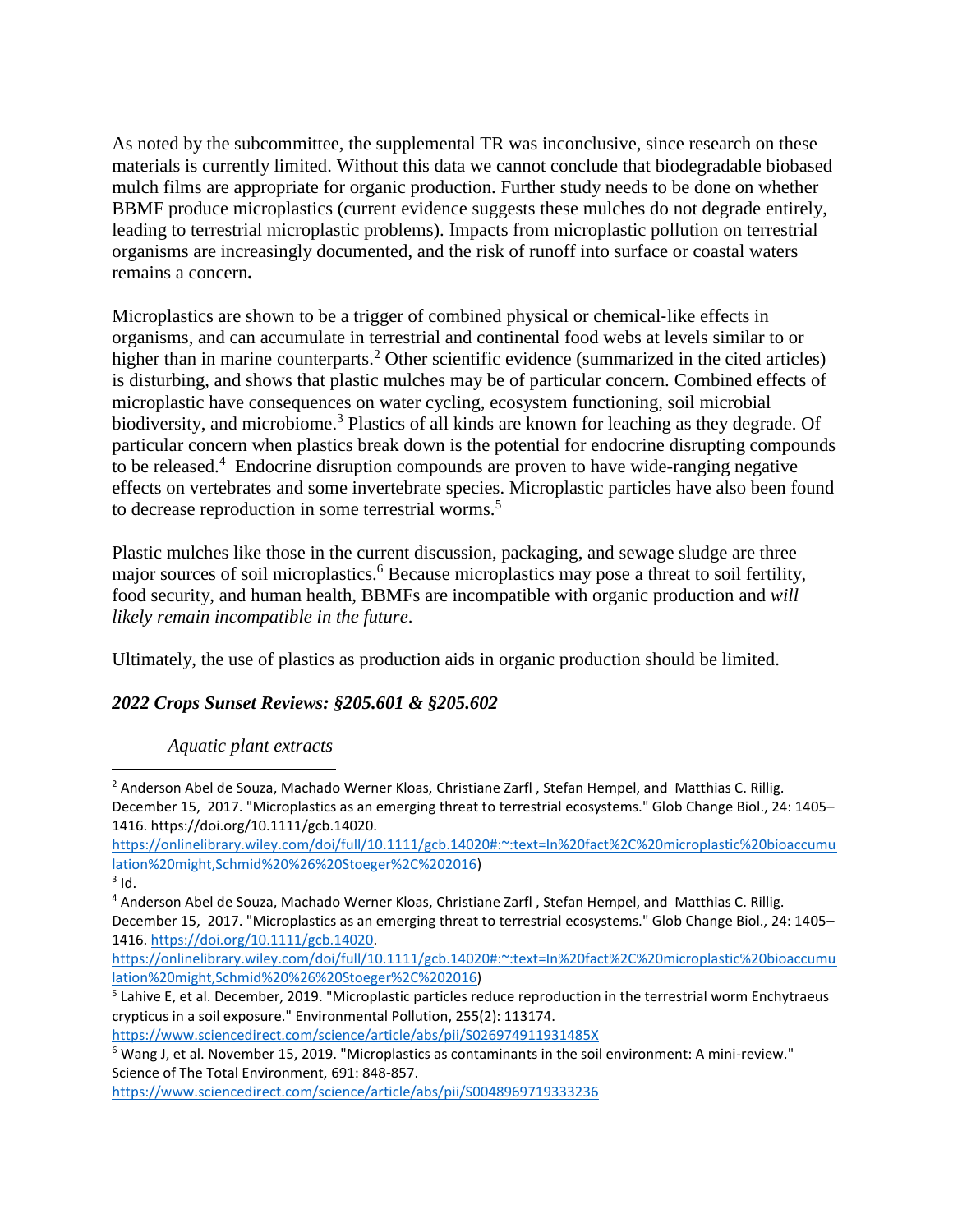Please see Cornucopia's related comments under the *Proposal: Marine Macroalgae in Crop Fertility Inputs* section. To reiterate those comments, Cornucopia supports an annotation that lays out strict parameters on harvesting to ease the concerns of irresponsible, damaging, and unsustainable macroalgae harvest.

Cornucopia also requests that the harvest and use of *Ascophyllum nodosum* (rockweed) be prohibited for use in organic products. Other keystones species that are of particular concern should also be considered for a blanket prohibition as more information becomes available.

### HANDLING SUBCOMMITTEE (HS)

### *2022 Handling Sunset Reviews: §205.605 & §205.606*

### *Inulin-oligofructose enriched, whey protein concentrate, and Turkish bay leaves*

Inulin-oligofructose enriched (IOE), whey protein concentrate, and Turkish bay leaves should be removed from the National List. As the NOSB previously concluded, organic versions of these conventional ingredients are commercially available, and the industry has had five additional years to build supply lines.

In 2017 the National Organic Standards Board (NOSB) recommended disallowing conventional IOE, whey protein concentrate, and Turkish bay leaves from use in organic products because organic options had become commercially available. Organic handlers are permitted to use a non-organic ingredient only if the organic ingredient is commercially unavailable.

The intent of the National List was always to remove materials that are no longer essential or for which there are viable alternatives in the marketplace. IOE, whey protein concentrate, and Turkish bay are no longer essential because there are viable organic alternatives in the marketplace.

#### *Discussion Document: Whey protein concentrate -petitioned for removal*

Cornucopia supports the removal of whey protein concentrate from the National list. Organic producers can now meet the demand for certified whey protein concentrate, so this listing no longer meets the "necessity" requirement.

## LIVESTOCK SUBCOMMITTEE (LS)

## *Proposal: Fenbendazole –petitioned*

Cornucopia's comments on this substance have been mischaracterized in the past. Cornucopia *does not support* the listing of fenbendazole in the current moment. There are too many unknowns, risks, and a lack of data showing this substance is necessary for authentic poultry operations.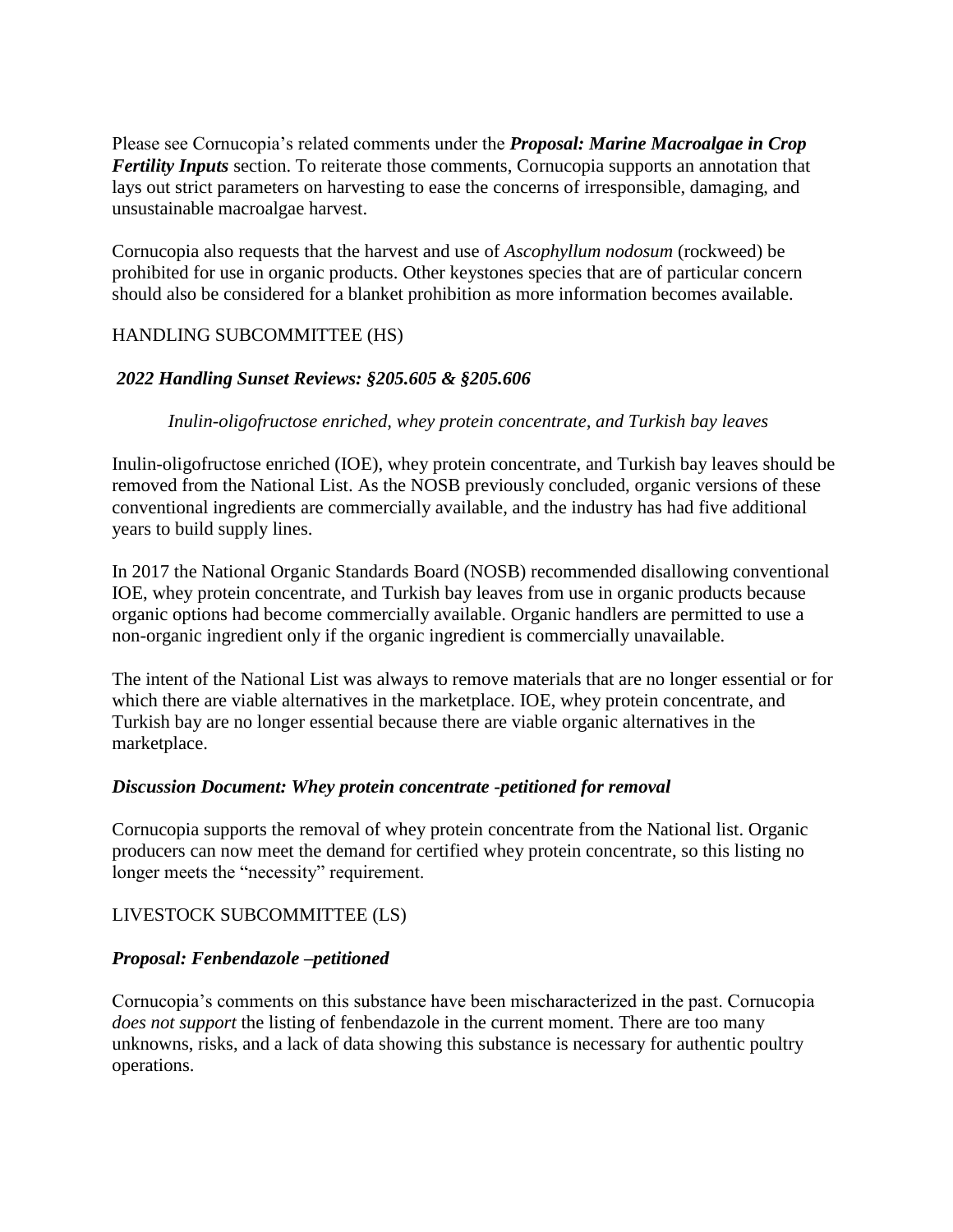The regulations require the "[s]election of species and types of livestock with regard to suitability for site-specific conditions and resistance to prevalent diseases and parasites…" (7 CFR § 205.238 (a)(1)). Right now, the organic poultry industry utilizes many strains that are commonplace in the conventional industry (this is particularly true for broiler chickens), despite their poor fit for organic systems.

Production methods like frequent pasture rotation and keeping flock sizes low also prevent most parasitic infections. It is imperative that this material is not added to the National List without understanding how it could prop up practices that are not compatible with organic production.<sup>7</sup>

In addition, Cornucopia agrees with Beyond Pesticides' conclusions that in the absence of the Organic Livestock and Poultry Practices rule (OLPP), the NOSB cannot determine whether fenbendazole is necessary and compatible with organic practices. In the absence of that certainty, fenbendazole should not be listed at this time.

In the Spring of 2018, the NOSB recommended clarifying "emergency" for use of synthetic parasiticides in organic livestock production. Cornucopia supports adding a definition for the "emergency treatment to allow synthetic parasiticide use in livestock" *before* considering the addition of any new parasiticides (or expanded uses) to the National List.

# *2022 Livestock Sunset Reviews: §205.603*

## *Butorphanol*

Cornucopia asks that more investigation into the metabolites and residues associated with butorphanol use be done as soon as possible. It is incompatible with organic standards to allow the use of a drug that has known human health risks and no definitive guidance on food safety (even with withdrawal times) because the drug is not intended for use in food animals.

Since butorphanol is being used in organic animals intended for meat or dairy, it is essential that no residues or drug metabolites remain in the animal after the designated withholding times. Consumer expectation as well as the "human health" requirements of organic law require this result. If residues of any kind remain, butorphanol should be removed from the National List.

## MATERIALS SUBCOMMITTEE (MS)

 $\overline{a}$ 

## *Proposal: Marine Macroalgae in Crop Fertility Inputs*

Cornucopia agrees that some natural inputs, including marine macroalgae, deserve more scrutiny for their environmental impact. From expert input, studies, and the analysis done by the materials subcommittee, it seems clear that the harvest of marine macroalgae may be in conflict with organic requirements in some cases but may be sustainable in others. As detailed in the comments above, the organic label is intended to promote ecological balance and conserve biodiversity. This level of uncertainty requires that any decisions be made with extreme caution.

 $<sup>7</sup>$  If this material is not added for use in organic poultry, producers should continue to be required to treat animals</sup> if their welfare is at risk, even if it means they lose organic status.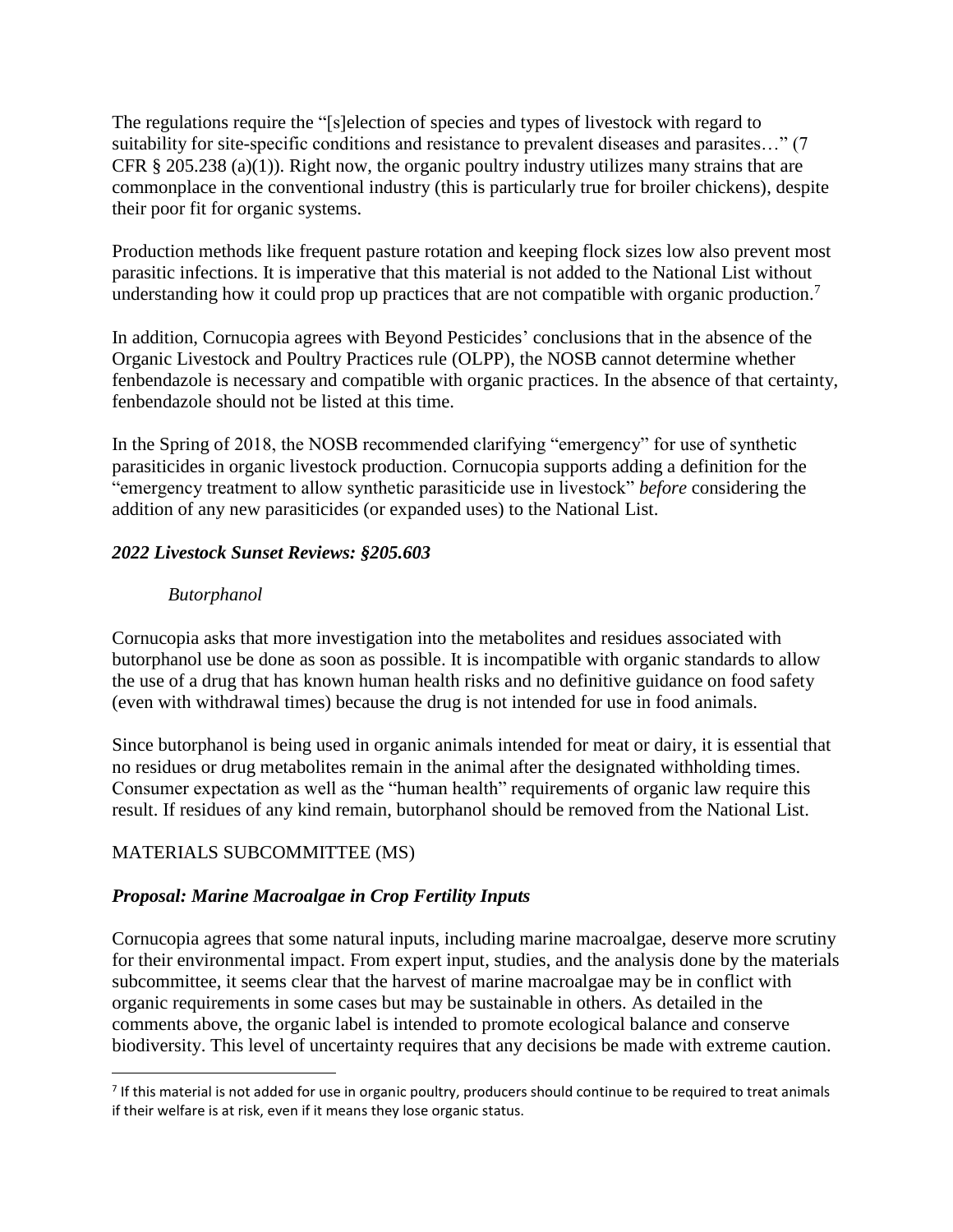Issues of wild-crop harvest and protection of native or fragile ecosystems also arise when considering the use of marine macroalgae as a crop input. Cornucopia has concerns that native habitat could be harvested for use as an organic material without controls on how and where harvesting of macroalgae takes place.

Further, the wild-crop harvesting practice standard (§205.207) requires that a wild crop cannot be harvested from an area that has had a prohibited substance applied to it for a period of three years before the harvest. If using the wild-crop standard for wild marine plant species, Cornucopia recommends the NOP provide clear guidance. Compared to terrestrial systems, the ocean is highly dynamic. It would be impossible to track, in many cases, whether a prohibited substance was applied to the area in question.

While the wild-crop standard is necessarily general to cover the wide range of crops it can include, guidelines of some kind are needed for how the standard operates in complex marine environments.

Comments from experts in the field and panelists make it clear that while seaweeds do grow back when harvested, the harvest *does* impact the habitat. In addition, it is difficult if not impossible to predict how ocean ecosystems will be impacted by climate change. What we do know is that climate change is a significant stressor on natural ecosystems, and any practice standard for macroalgae harvest needs to take this into account.

In lieu of prohibiting the use of marine macroalgae extraction altogether, Cornucopia supports an annotation that lays out strict parameters on harvesting to ease the concerns of irresponsible, damaging, and unsustainable macroalgae harvest. Currently, Cornucopia cautiously supports the materials subcommittee's proposal for an annotation to §205.601 (j)(1). Cornucopia also supports the proposed listing at §205.602, prohibiting marine macroalgae unless produced in accordance with suggested annotation language.

Follow-up guidance to *any* annotation change or addition to the regulations is of particular importance. Cornucopia agrees that an NOP-appointed scientific task force to elaborate additional guidance and instruction to certifiers is necessary. With different species and harvest locations, it would be impossible to interpret an annotation without said guidance.

Cornucopia also urges that the harvest and use of *Ascophyllum nodosum* (rockweed) be prohibited for use in organic products. Rockweed is a keystone species with significant ecological importance and specific risks and concerns associated with its harvest. The NOP should also prohibit the use and harvest of other sensitive or particularly at-risk species of marine macroalgae in the future, as more information becomes available.

Finally, Cornucopia asks that research into emphasizing whole-farm ecosystems be considered. Using off-farm inputs—especially when those inputs are sourced from native and wild ecosystems—should be non-routine in organic production.

POLICY DEVELOPMENT SUBCOMMITTEE (PDS)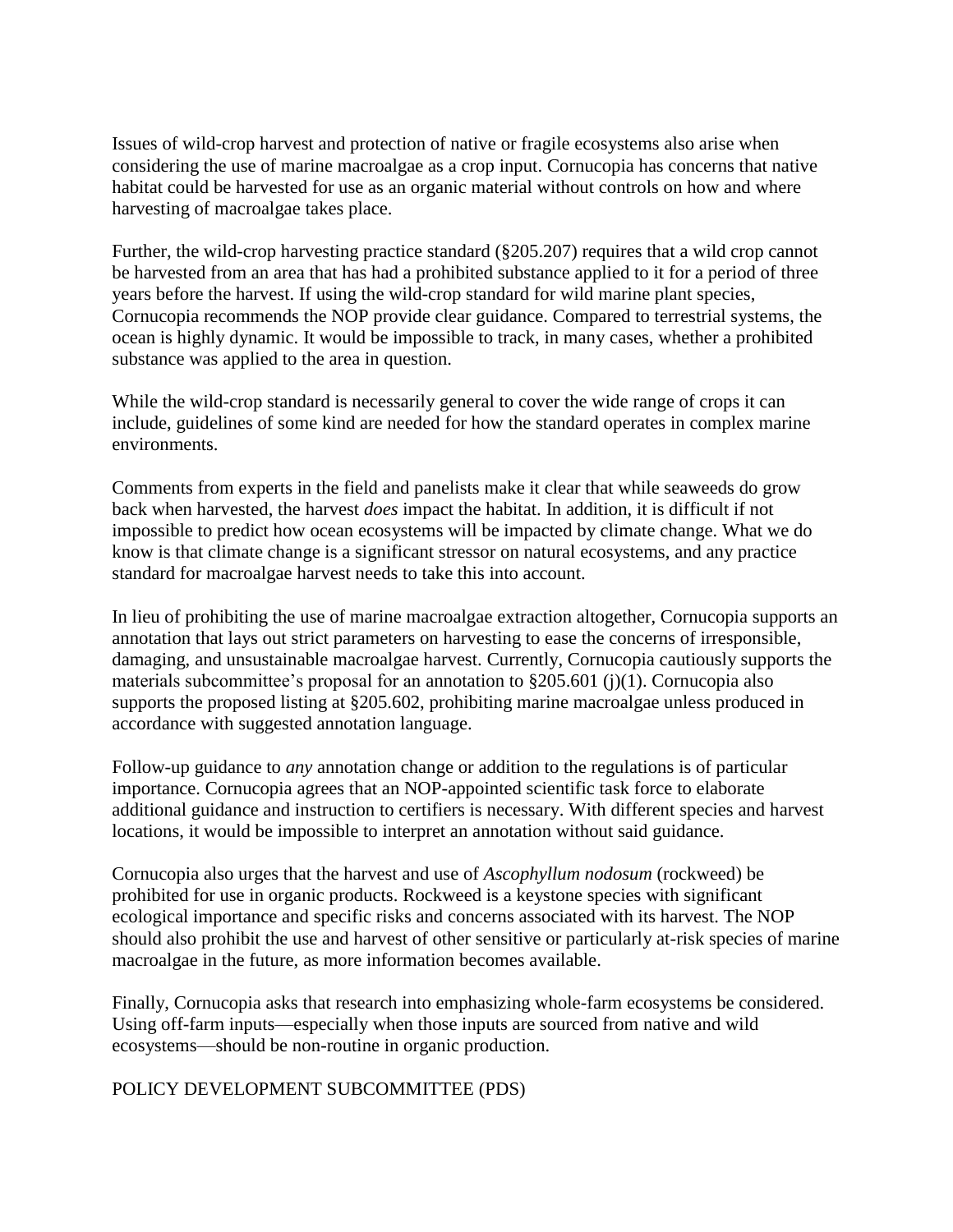## *Discussion Document: Consent Calendar Voting*

Cornucopia agrees with the totality of Beyond Pesticides' comments on this topic, opposing consent calendar voting. This methodology is not appropriate for the NOSB due to its form and function.

There are accepted prerequisites for placing business items on a consent agenda (or consent calendar). These business items are generally routine or noncontroversial issues, while all NOSB meeting discussion has the potential to be controversial.

Cornucopia agrees with Beyond Pesticides that "Transparency is important to the functioning of the NOSB in its role of guiding the National Organic Program. Procedures such as the consent agenda decrease transparency and should be rejected."

## GENERAL COMMENTS

# *Inaction on Eliminating the Incentive to Convert Native Ecosystems to Organic Production*

The Cornucopia Institute is focused on our collective health, access to clean, nutrient-dense food, and the livelihoods of farmers who produce organic food and the health of the planet. We object to the USDA's refusal to follow the recommendations of the NOSB—its own advisory board.

Over the years since its inception, key decisions by the NOSB have been dominated by corporate interests and the Board's power has been shifted to the USDA. The USDA secretary also demonstrates unwillingness to act on the NOSB's advice—despite that being the *statutorily required relationship between the NOSB and USDA*.

One of the most egregious breakdowns in this advisory role is the lack of action on the part of the NOP to adopt the NOSB's 2018 formal recommendation: Eliminating the Incentive to Convert Native Ecosystems to Organic Production.<sup>8</sup>

The issue of native ecosystems and wild lands being destroyed due to organic production is still a serious and urgent threat.

OFPA gives the NOP broad authority to enact regulation to further the aims of the statute. The formal recommendation from the NOSB in this particular case does exactly that, since organic production is explicitly required to support biodiversity and prevent environmental harm.

We urge the NOSB to continue to put pressure on the NOP to pass the resolution on Eliminating the Incentive to Convert Native Ecosystems to Organic Production, as well as other essential recommendations made by the NOSB.

# *Request for Standards for Hydroponics*

 $\overline{a}$ 

<sup>8</sup> <https://www.ams.usda.gov/sites/default/files/media/CACSNativeEcosystems.pdf>